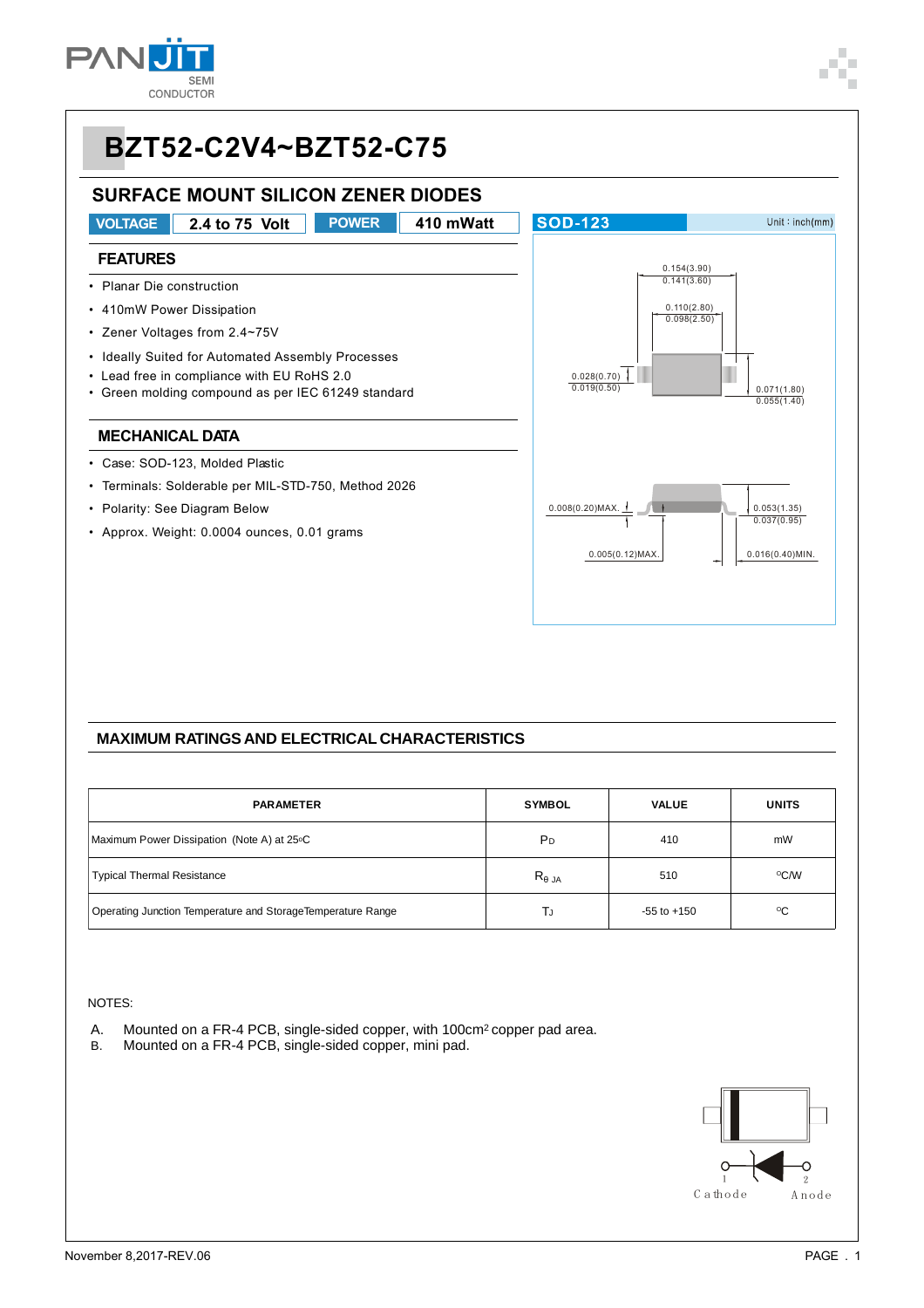

|                         | <b>Nominal Zener Voltage</b> |        | Max. Zener Impedance |                     |     |           | <b>Max Reverse</b><br><b>Leakage Current</b> |         | <b>Marking</b> |                |
|-------------------------|------------------------------|--------|----------------------|---------------------|-----|-----------|----------------------------------------------|---------|----------------|----------------|
| <b>Part Number</b>      | Vz @ Izt                     |        |                      | $ZzT \n\Phi$ $ zT $ |     | Zzk @ Izk |                                              | IR @ VR |                | Code           |
|                         | Nom. V                       | Min. V | Max. V               | $\Omega$            | mA  | $\Omega$  | mA                                           | μA      | V              |                |
| 410 mWatts Zener Diodes |                              |        |                      |                     |     |           |                                              |         |                |                |
| BZT52-C2V4              | 2.4                          | 2.28   | 2.52                 | 85                  | 5.0 | 600       | 1.00                                         | 100     | 1.0            | W <sub>1</sub> |
| BZT52-C2V7              | 2.7                          | 2.57   | 2.84                 | 83                  | 5.0 | 600       | 1.00                                         | 75      | 1.0            | W <sub>2</sub> |
| <b>BZT52-C3</b>         | 3.0                          | 2.85   | 3.15                 | 95                  | 5.0 | 600       | 1.00                                         | 50      | 1.0            | W <sub>3</sub> |
| BZT52-C3V3              | 3.3                          | 3.14   | 3.47                 | 95                  | 5.0 | 600       | 1.00                                         | 25      | 1.0            | W4             |
| BZT52-C3V6              | 3.6                          | 3.42   | 3.78                 | 95                  | 5.0 | 600       | 1.00                                         | 15      | 1.0            | W <sub>5</sub> |
| BZT52-C3V9              | 3.9                          | 3.71   | 4.10                 | 95                  | 5.0 | 600       | 1.00                                         | 10      | 1.0            | W6             |
| BZT52-C4V3              | 4.3                          | 4.09   | 4.52                 | 95                  | 5.0 | 600       | 1.00                                         | 5.0     | 1.0            | W7             |
| BZT52-C4V7              | 4.7                          | 4.47   | 4.94                 | 78                  | 5.0 | 500       | 1.00                                         | 5.0     | 1.0            | W8             |
| BZT52-C5V1              | 5.1                          | 4.85   | 5.36                 | 60                  | 5.0 | 480       | 1.00                                         | 0.1     | 0.8            | W9             |
| BZT52-C5V6              | 5.6                          | 5.32   | 5.88                 | 40                  | 5.0 | 400       | 1.00                                         | 0.1     | 1.0            | <b>WA</b>      |
| <b>BZT52-C6V2</b>       | 6.2                          | 5.89   | 6.51                 | 10                  | 5.0 | 150       | 1.00                                         | 0.1     | 2.0            | <b>WB</b>      |
| <b>BZT52-C6V8</b>       | 6.8                          | 6.46   | 7.14                 | 8                   | 5.0 | 80        | 1.00                                         | 0.1     | 3.0            | <b>WC</b>      |
| BZT52-C7V5              | 7.5                          | 7.13   | 7.88                 | $\overline{7}$      | 5.0 | 80        | 1.00                                         | 0.1     | 5.0            | WD.            |
| BZT52-C8V2              | 8.2                          | 7.79   | 8.61                 | 7                   | 5.0 | 80        | 1.00                                         | 0.1     | 6.0            | WE             |
| BZT52-C8V7              | 8.7                          | 8.27   | 9.14                 | 7                   | 5.0 | 100       | 1.00                                         | 0.1     | 6.5            | 87C            |
| BZT52-C9V1              | 9.1                          | 8.65   | 9.56                 | 10                  | 5.0 | 100       | 1.00                                         | 0.1     | 7.0            | WF             |
| BZT52-C10               | 10                           | 9.50   | 10.50                | 15                  | 5.0 | 150       | 1.00                                         | 0.1     | 7.5            | WG.            |
| BZT52-C11               | 11                           | 10.45  | 11.55                | 20                  | 5.0 | 150       | 1.00                                         | 0.1     | 8.5            | WH             |
| BZT52-C12               | 12                           | 11.40  | 12.60                | 20                  | 5.0 | 150       | 1.00                                         | 0.1     | 9.0            | WI             |
| BZT52-C13               | 13                           | 12.35  | 13.65                | 25                  | 5.0 | 170       | 1.00                                         | 0.1     | 10.0           | <b>WK</b>      |
| <b>BZT52-C14</b>        | 14                           | 13.30  | 14.70                | 25                  | 5.0 | 170       | 1.00                                         | 0.1     | 10.5           | WJ             |
| <b>BZT52-C15</b>        | 15                           | 14.25  | 15.75                | 30                  | 5.0 | 200       | 1.00                                         | 0.1     | 11.0           | <b>WL</b>      |
| BZT52-C16               | 16                           | 15.20  | 16.80                | 40                  | 5.0 | 200       | 1.00                                         | 0.1     | 12.0           | <b>WM</b>      |
| <b>BZT52-C17</b>        | 17                           | 16.15  | 17.85                | 40                  | 5.0 | 200       | 1.00                                         | 0.1     | 13.0           | 17C            |
| <b>BZT52-C18</b>        | 18                           | 17.10  | 18.90                | 50                  | 5.0 | 225       | 1.00                                         | 0.1     | 14.0           | <b>WN</b>      |
| <b>BZT52-C20</b>        | 20                           | 19.00  | 21.00                | 50                  | 5.0 | 225       | 1.00                                         | 0.1     | 15.0           | WO.            |
| <b>BZT52-C22</b>        | 22                           | 20.90  | 23.10                | 55                  | 5.0 | 250       | 1.00                                         | 0.1     | 17.0           | WP             |
| <b>BZT52-C24</b>        | 24                           | 22.80  | 25.20                | 80                  | 5.0 | 250       | 1.00                                         | 0.1     | 18.0           | <b>WR</b>      |
| <b>BZT52-C27</b>        | 27                           | 25.65  | 28.35                | 80                  | 5.0 | 300       | 1.00                                         | 0.1     | 20.0           | WS.            |
| <b>BZT52-C28</b>        | 28                           | 26.60  | 29.40                | 80                  | 5.0 | 300       | 1.00                                         | 0.1     | 22.0           | 28C            |
| BZT52-C30               | 30                           | 28.50  | 31.50                | 80                  | 5.0 | 300       | 1.00                                         | 0.1     | 22.5           | WT.            |
| BZT52-C33               | 33                           | 31.35  | 34.65                | 80                  | 5.0 | 325       | 1.00                                         | 0.1     | 25.0           | WU             |
| BZT52-C36               | 36                           | 34.20  | 37.80                | 90                  | 5.0 | 350       | 1.00                                         | 0.1     | 27.0           | <b>WW</b>      |
| BZT52-C39               | 39                           | 37.05  | 40.95                | 90                  | 5.0 | 350       | 1.00                                         | 0.1     | 29.0           | WX.            |
| BZT52-C43               | 43                           | 40.85  | 45.15                | 100                 | 5.0 | 375       | 1.00                                         | 0.1     | 32.0           | WY             |
| <b>BZT52-C47</b>        | 47                           | 44.65  | 49.35                | 100                 | 5.0 | 375       | 1.00                                         | 0.1     | 35.0           | WZ.            |
| <b>BZT52-C51</b>        | 51                           | 48.45  | 53.55                | 100                 | 5.0 | 400       | 1.00                                         | 0.1     | 38.0           | XA.            |
| <b>BZT52-C56</b>        | 56                           | 53.20  | 58.80                | 135                 | 2.5 | 1000      | 1.00                                         | 0.1     | 42.0           | X2             |
| BZT52-C62               | 62                           | 58.90  | 65.10                | 150                 | 2.5 | 1000      | 1.00                                         | 0.1     | 46.0           | X3             |
| <b>BZT52-C68</b>        | 68                           | 64.60  | 71.40                | 200                 | 2.5 | 1000      | 1.00                                         | 0.1     | 51.0           | X4             |
| <b>BZT52-C75</b>        | 75                           | 71.25  | 78.75                | 250                 | 2.5 | 1000      | 1.00                                         | 0.1     | 56.0           | X5             |

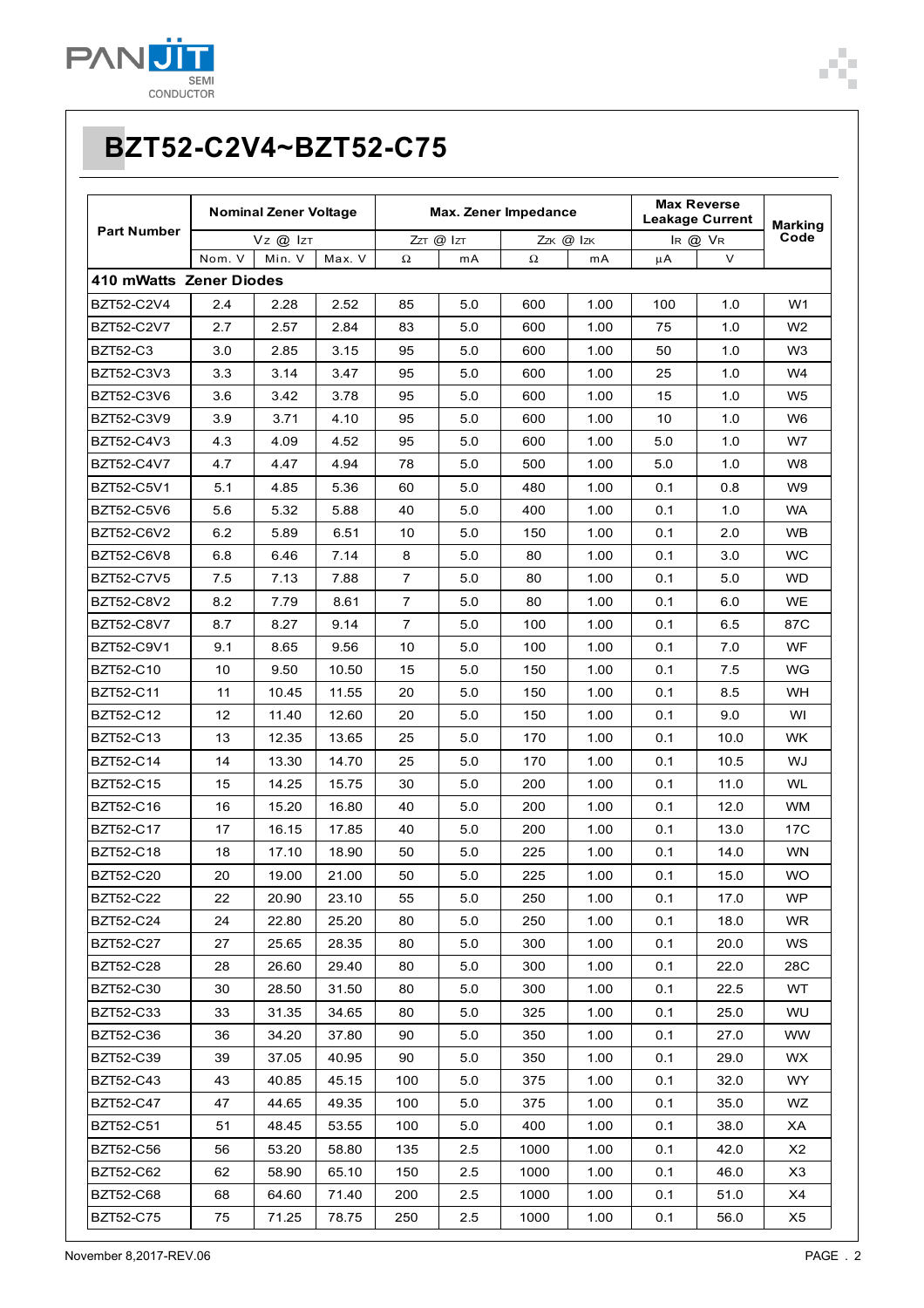

# **BZT52-C2V4~BZT52-C75**

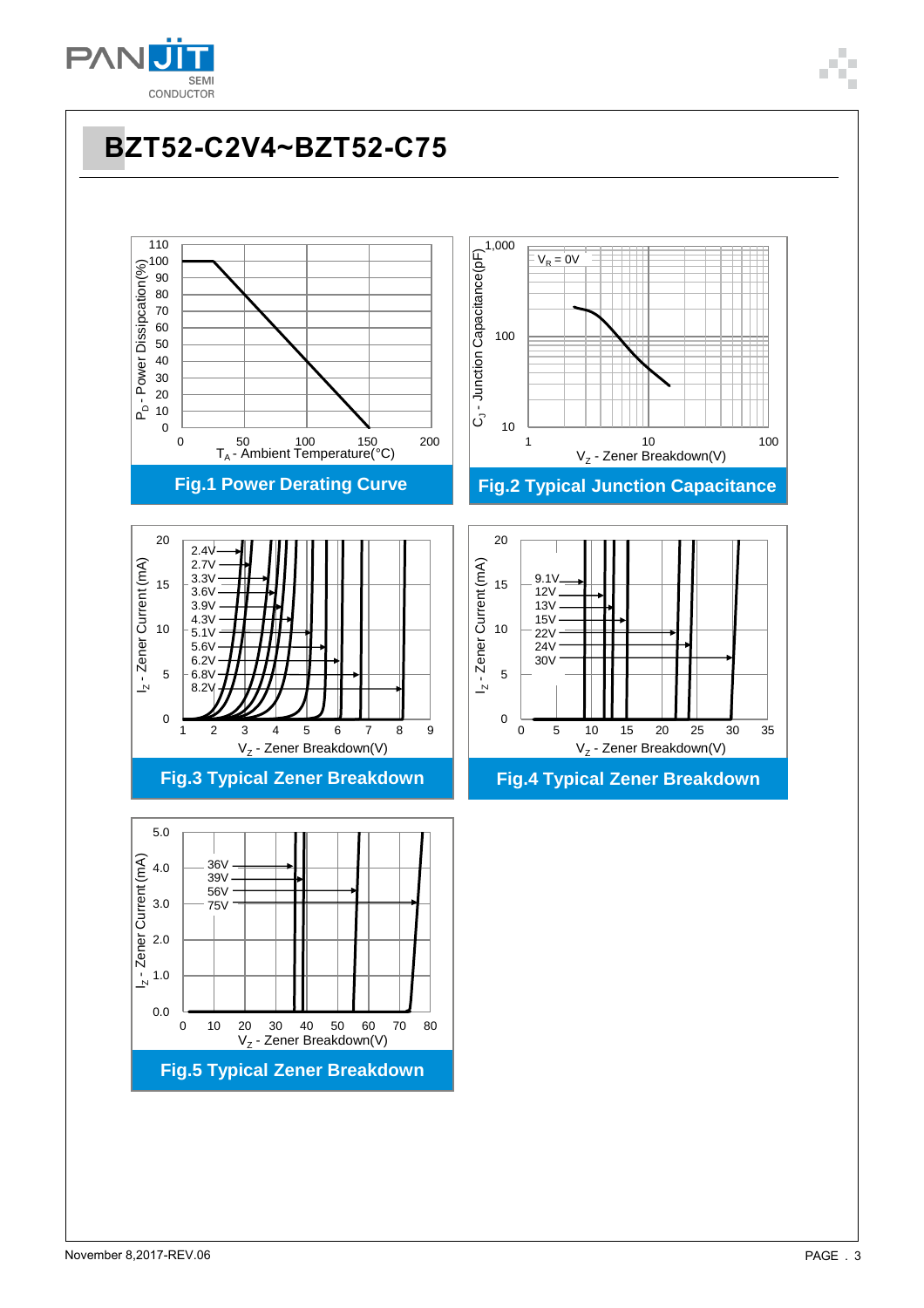



- Packing information T/R - 10K per 13" plastic Reel
	- T/R 3K per 7" plastic Reel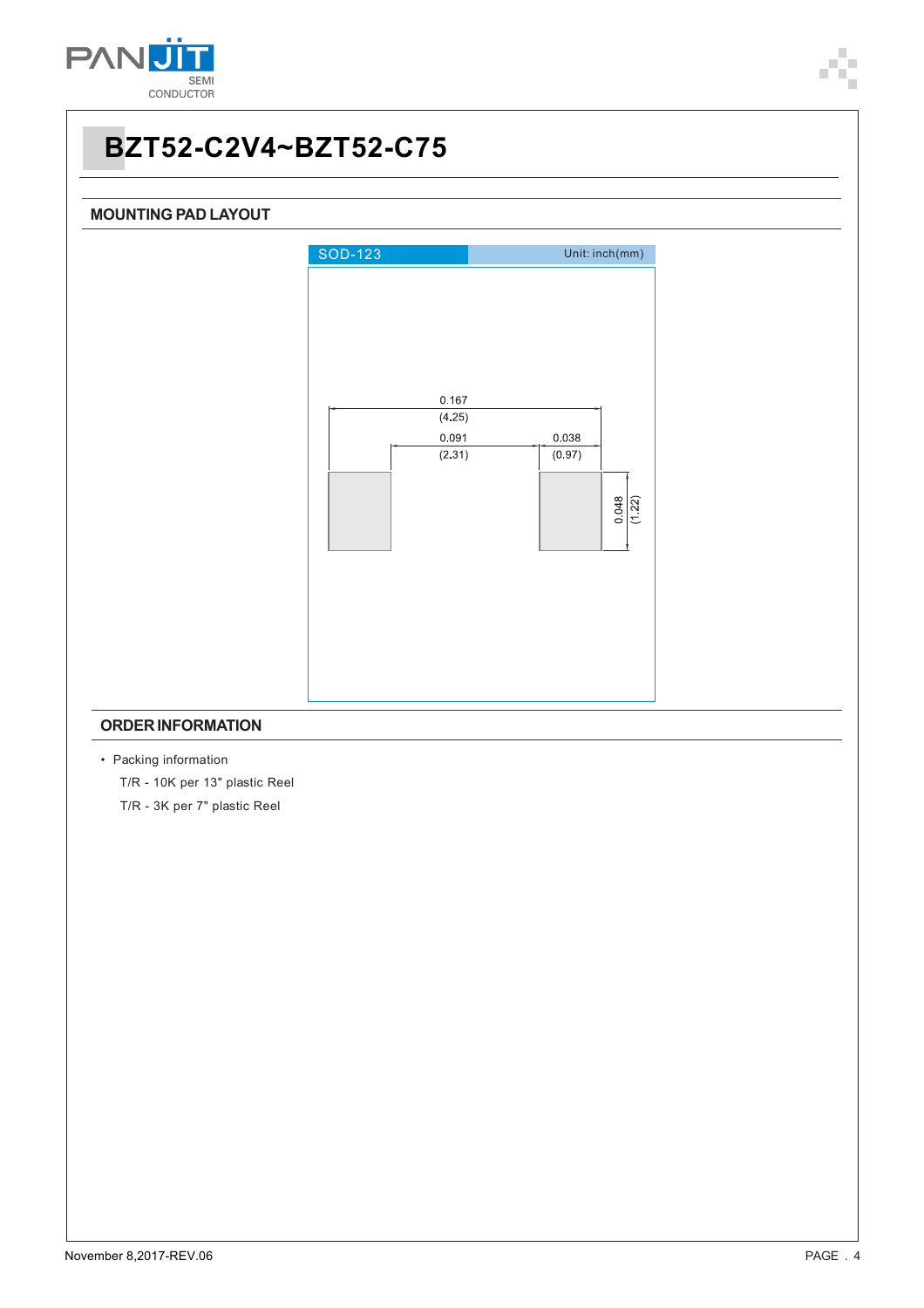

## **BZT52-C2V4~BZT52-C75**

#### **Part No\_packing code\_Version**

BZT52-C2V4\_R1\_00001 BZT52-C2V4\_R2\_00001

### **For example :**

### **RB500V-40\_R2\_00001**



| <b>Packing Code XX</b>                         |                      |                                            |              |                                                      | <b>Version Code XXXXX</b> |                             |  |  |
|------------------------------------------------|----------------------|--------------------------------------------|--------------|------------------------------------------------------|---------------------------|-----------------------------|--|--|
| <b>Packing type</b>                            | 1 <sup>st</sup> Code | <b>Packing size code</b>                   |              | 2 <sup>nd</sup> Code HF or RoHS 1 <sup>st</sup> Code |                           | $2nd$ -5 <sup>th</sup> Code |  |  |
| <b>Tape and Ammunition Box</b><br>(T/B)        | A                    | N/A                                        | 0            | <b>HF</b>                                            | 0                         | serial number               |  |  |
| <b>Tape and Reel</b><br>(T/R)                  | R                    | 7"                                         |              | <b>RoHS</b>                                          | 1                         | serial number               |  |  |
| <b>Bulk Packing</b><br>(B/P)                   | В                    | 13"                                        | $\mathbf{2}$ |                                                      |                           |                             |  |  |
| <b>Tube Packing</b><br>(T/P)                   | т                    | 26mm                                       | X            |                                                      |                           |                             |  |  |
| <b>Tape and Reel (Right Oriented)</b><br>(TRR) | S                    | 52 <sub>mm</sub>                           | Υ            |                                                      |                           |                             |  |  |
| <b>Tape and Reel (Left Oriented)</b><br>(TRL)  |                      | <b>PANASERT T/B CATHODE UP</b><br>(PBCU)   | U            |                                                      |                           |                             |  |  |
| <b>FORMING</b>                                 | F                    | <b>PANASERT T/B CATHODE DOWN</b><br>(PBCD) | D            |                                                      |                           |                             |  |  |